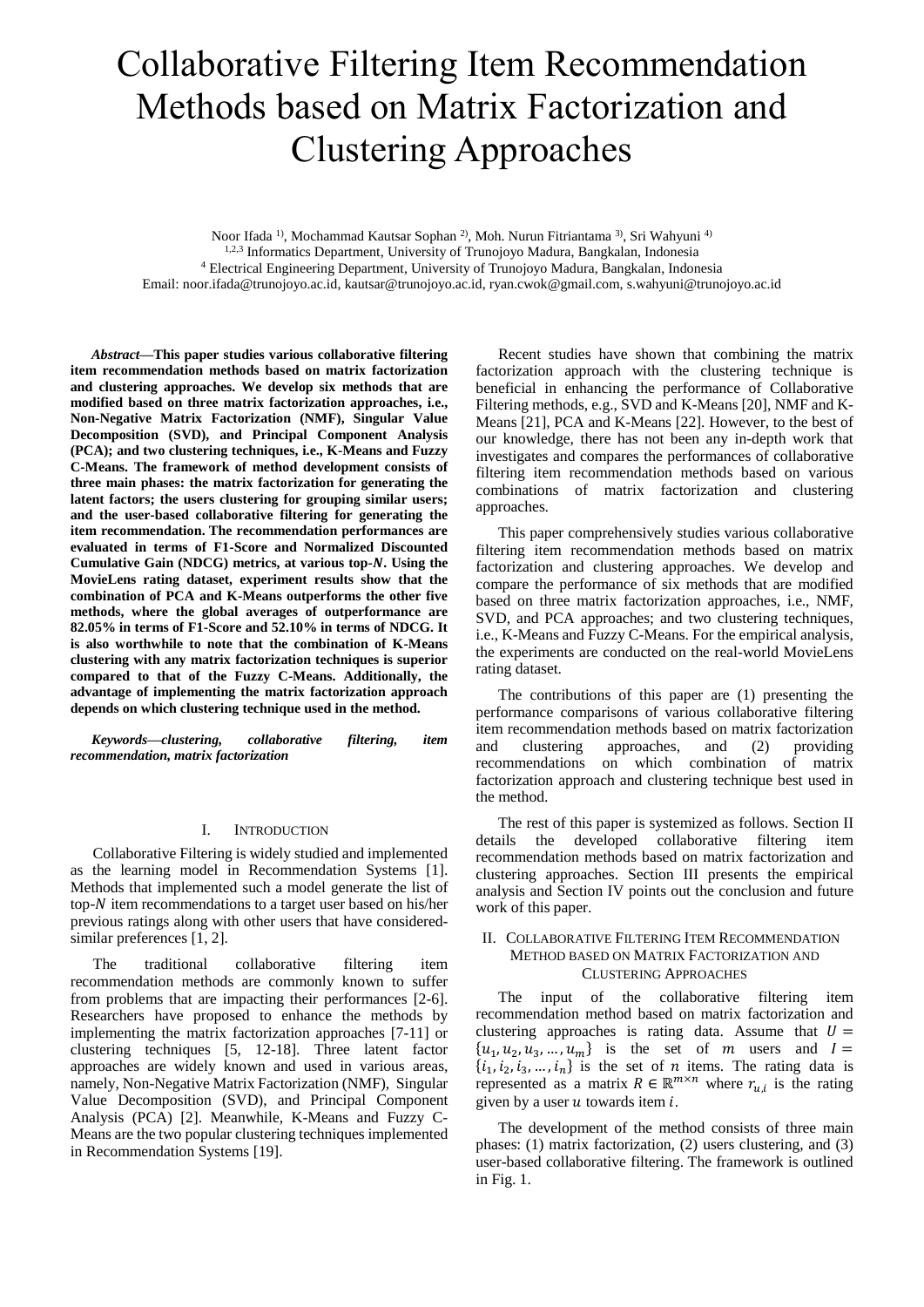# *A. Matrix Factorization*

Matrix factorization is a low-rank  $F$  approach that decomposes a matrix  $S \in \mathbb{R}^{m \times n}$  as  $P \in \mathbb{R}^{m \times F}$  and  $Q \in \mathbb{R}^{n \times F}$ latent factor matrices such that:

$$
S \approx PQ^T \tag{1}
$$

We implement the matrix factorization approach to the rating matrix, resulting in users and items latent factor matrices. This paper uses three well-known variations of the matrix factorization approaches:

- NMF: a matrix factorization approach that decomposes a non-negative matrix into two nonnegative latent factor matrices [23, 24].
- SVD: a matrix factorization approach that decomposes a matrix into two latent factor matrices of orthonormal singular vectors and a singular value diagonal matrix that works as the controller [11].
- PCA: a matrix factorization approach that decomposes a matrix into two latent factor matrices by using the eigenvalue decomposition of the data covariance matrix to get the principal components [25].



<span id="page-1-0"></span>Fig. 1. Framework of Collaborative Filtering Item Recommendation Methods based on Matrix Factorization and Clustering Approaches

# **Algorithm: K-Means Clustering Process:**

- 1. Randomly initialize  $C$  centroids
- 2. Calculate the distance between user and centroid points. Assign each user to its closest centroid
- 3. Update each centroid by taking the mean of user points assigned to the associated cluster
- 4. Repeat Steps 2 and 3 until the algorithm converges
- 5. Output  $C$  clusters

<span id="page-1-1"></span>Fig. 2. Algorithm of K-Means clustering

#### **Algorithm: Fuzzy C-Means Clustering Process:**

- 1. Randomly initialize C centroids:  $C = |\mu_{ij}|$  where  $1 =$  $\sum_{k=1}^{C} \mu_{ij}$
- 2. Calculate the center of each cluster  $k$  on attribute  $j$
- 3. Update  $C = |\mu_{ij}|$
- 4. Repeat Step 2 until the algorithm converges
- 5. Output  $C$  clusters

<span id="page-1-2"></span>Fig. 3. Algorithm of Fuzzy C-Means clustering

# *B. Users Clustering*

Clustering is a technique that groups data such that the considered-similar data are joint in the same cluster. We implement the clustering technique to group users based on the users' latent factor matrix. This paper uses two wellknown variations of the clustering approaches:

- K-Means clustering: a clustering technique that groups the data based on their distance to the centroid of each group [13, 19]. That is the minimum the distance in the group the higher the similarity between users. The algorithm of K-Means clustering is shown in [Fig. 2.](#page-1-1)
- Fuzzy C-Means clustering: a clustering technique that allows data to belong to more than one cluster [19, 26]. The algorithm of Fuzzy C-Means clustering as shown in [Fig. 3.](#page-1-2)

# *C. User-based Collaborative Filtering*

User-based collaborative filtering is an approach for generating the top- $N$  item recommendation. At this stage, the list of item recommendations for a target user  $u$  is generated based on the ratings given by users that belong to the same cluster as the target user. This approach consists of four steps:

## *1) User similarity*

The similarity between target user  $u$  and  $v$  within the same clusters can be calculated using the Pearson coefficient correlation:

$$
Sim(u, v) := \frac{\sum_{i \in I_u \cap I_v} s_{ui} \cdot s_{vi}}{\sqrt{\sum_{i \in I_u \cap I_v} s_{ui}^2} \cdot \sqrt{\sum_{i \in I_u \cap I_v} s_{vi}^2}} \tag{2}
$$

where  $I_u$  is the list of items that have been rated by target user u. Meanwhile,  $s_{ui}$  is the mean-centered rating of target user u towards item  $i$  calculated as:

$$
s_{ui} = r_{ui} - \mu_u \quad \forall u \in \{1 \dots m\} \tag{3}
$$

where  $\mu_u$  is the mean rating of user u:

$$
\mu_u = \frac{\sum_{i \in I_u} r_{ui}}{|I_u|} \quad \forall u \in \{1 \dots m\}
$$
 (4)

#### *2) User neighborhood*

User neighborhood,  $X_u(j)$ , is the top-k most similar list of users to the target user  $u$ , who have rated item  $j$  such that  $|X_u(j)| \leq k$ :

$$
K_u(j) := \underset{\nu \in U_j}{\text{argmax}} \, \, \text{sim}(u, \nu) \tag{5}
$$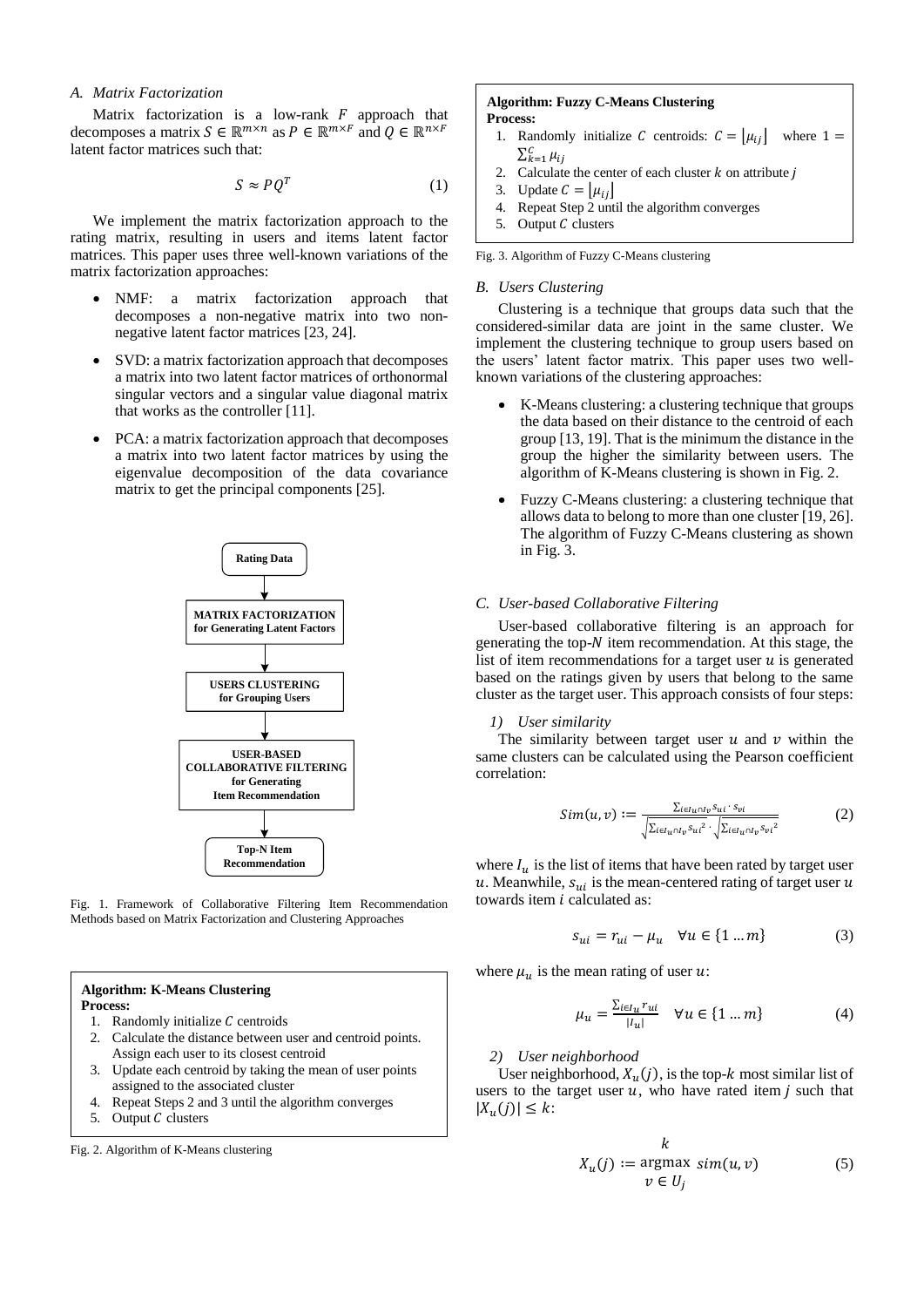where  $U_j$  is the list of users who have rated item j, and k is the size of users neighborhood.

## *3) Rating prediction*

In the user-based collaborative filtering approach, rating prediction  $\hat{r}_{ui}$  of target user u towards item *j* is calculated as:

$$
\hat{r}_{uj} := \mu_u + \frac{\sum_{v \in X_u(j)} \operatorname{Sim}(u, v) \cdot s_{vj}}{\sum_{v \in X_u(j)} |\operatorname{Sim}(u, v)|} \tag{6}
$$

## *4) Top-N item recommendation*

The list of top- $N$  item recommendation for a target user  $u$ ,  $Top<sub>u</sub>(N)$ , is generated by descending order the list of rating predictions:

$$
Top_{\mathbf{u}}(N) := \underset{i \in \hat{I}_{\mathbf{u}}}{\text{argmax}} \ \hat{r}_{uj} \tag{7}
$$

where  $\hat{I}_u$  is the list of items that have not been rated by target user *u*. In this case,  $\hat{I}_u = I - I_u$  whereas  $I_u \cap \hat{I}_u = \emptyset$ .

#### III. EMPIRICAL ANALYSIS

We conduct experiments to empirically analyze and compare the performances of the developed collaborative filtering item recommendation methods based on matrix factorization and clustering approaches.

## *A. Experiment Setup*

The experiments in this paper are conducted using the MovieLens dataset available from the [https://grouplens.org/datasets/movielens/.](https://grouplens.org/datasets/movielens/) The dataset consists of 943 users, 1682 movies, and 100000 rating data where the rating range is  $1 - 5$ . Note that we implement the same experimental design as those commonly used in the collaborative filtering item recommendation based researches [12, 14, 15, 27].

To evaluate the method performances, we use the F1- Score and Normalized Discounted Cumulative Gain (NDCG) metrics. The formulation of the top- $N$  recommendation metric scores for a target user  $u$  are as follows:

$$
F1\text{-}Score_u(N) := \frac{2\text{-}Precision_u(N)\text{-}Recall_u(N)}{Precision_u(N) + Recall_u(N)}\tag{8}
$$

$$
NDCG_u(N) := \frac{DCG_u(N)}{IDCG(N)}\tag{9}
$$

where

$$
Precision_u(N) := 100 \cdot \frac{|Top_u(N) \cap H_u|}{N} \tag{10}
$$

$$
Recall_u(N) := 100 \cdot \frac{|Top_u(N) \cap H_u|}{|H_u|} \tag{11}
$$

$$
DCG_u(N) := \sum_{x=1}^{N} \frac{1}{\log_2(1+x)} \cdot \mathbb{I}(Top_u(x) \in H_u) \tag{12}
$$

$$
IDCG(N) := \sum_{x=1}^{N} \frac{1}{\log_2(1+x)}
$$
(13)

where  $H_u$  is the ground-truth and  $\mathbb{I}(\cdot)$  function results in 1 or 0 to indicate that the condition is either true or false.

# *B. Methods*

We develop six variations of methods based on the three matrix factorization approaches, i.e., NMF, SVD, and PCA; and the two clustering techniques, i.e., K-Means and Fuzzy C-Means used in this paper. [Table I](#page-2-0) shows the labelling of method variations.

<span id="page-2-0"></span>

|                 |            | <b>Clustering</b> |                      |  |  |
|-----------------|------------|-------------------|----------------------|--|--|
|                 |            | <b>K-Means</b>    | <b>Fuzzy C-Means</b> |  |  |
| R<br>ion<br>Fac | <b>NMF</b> | NMF-KM            | NMF-FCM              |  |  |
|                 | <b>PCA</b> | PCA-KM            | <b>PCA-FCM</b>       |  |  |
|                 | <b>SVD</b> | <b>SVD-KM</b>     | <b>SVD-FCM</b>       |  |  |

TABLE I. THE VARIATION OF METHODS

To achieve the best performance of each method, we empirically adjust the subsequent parameters: the rank of latent factor model  $(F)$ , number of clusters  $(C)$ , and size of users neighborhood  $(k)$ . As a result, the resulted list of adjustments are as follows:

- NMF-FCM:  $F = 512$ ,  $C = 620$ , and  $k = 7$
- NMF-KM:  $F = 4$ ,  $C = 400$ , and  $k = 5$
- PCA-FCM:  $F = 16$ ,  $C = 190$ , and  $k = 5$
- PCA-KM:  $F = 16$ ,  $C = 330$ , and  $k = 5$
- SVD-FCM:  $F = 64$ ,  $C = 490$ , and  $k = 5$
- SVD-KM:  $F = 2$ ,  $C = 380$ , and  $k = 5$

## *C. Results and Discussion*

[Fig. 4](#page-3-0) and [Fig. 5](#page-3-1) respectively show the performance comparisons of the six methods in terms of F1-Score and NDCG, at a various range of top- $N$ . We observe three remarks based on the outcomes.

First, PCA-KM always achieves the best performance compared to the other five methods, in terms of both F1-Score and NDCG metrics, at most top- $N$ . It is only at top-1 that NMF-KM beats PCA-KM in terms of NDCG. [Table II](#page-3-2) and [Table III](#page-3-3) respectively list the global averages of outperformance of PCA-KM, i.e., 82.05% in terms of F1- Score and 52.10% in terms of NDCG. On the contrary, the worst performance is achieved by PCA-FCM at nearly any top- $N$ . It is one time that NMF-FCM performs the worst in terms of F1-Score at top-1. These findings advocate that a collaborative filtering item recommendation method based on matrix factorization and clustering approaches is best implemented by using PCA and K-Means, but certainly not PCA and FCM.

Second, the combination of K-Means clustering with any matrix factorization techniques is superior compared to that of Fuzzy C-Means. This result opposes the outperformance of Fuzzy C-Means compared to K-Means [12], i.e., in the case where no matrix factorization approach is implemented.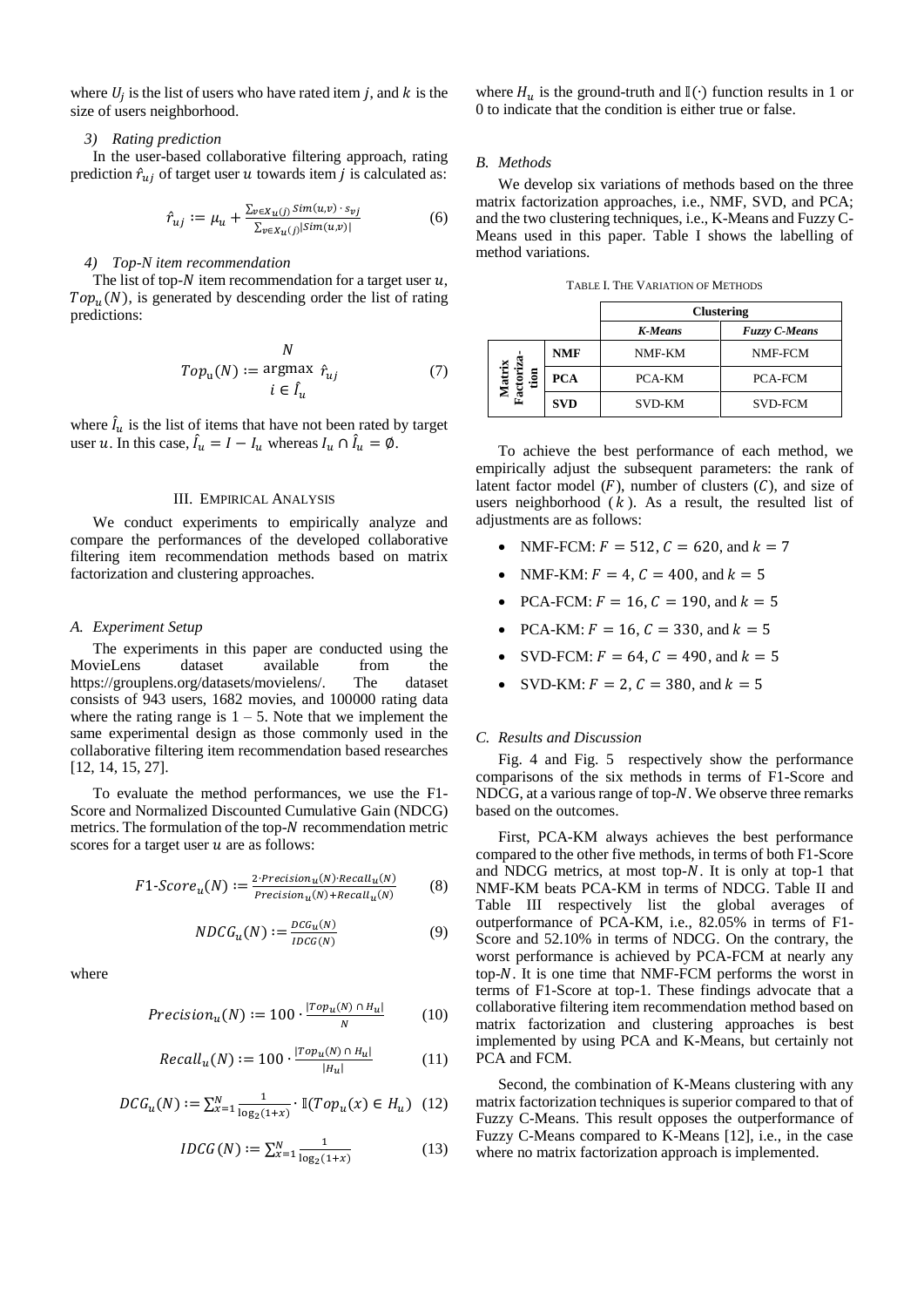The advantage of implementing the matrix factorization approach depends on the choice of the clustering technique used. It is recommended to implement the NMF matrix factorization when the Fuzzy C-Means clustering is used. Meanwhile, a method that uses the K-Means clustering is best coupled with the PCA matrix factorization. This outcome shows that the outperformance of a matrix factorization approach is not an absolute case [25, 28].



<span id="page-3-0"></span>Fig. 4. The F1-Score results



<span id="page-3-1"></span>Fig. 5. The NDCG results

|                                 | Outperformance of FCA-KIVI (70) |         |          |          |          |  |  |
|---------------------------------|---------------------------------|---------|----------|----------|----------|--|--|
|                                 | $top-1$                         | $top-5$ | $top-10$ | $top-15$ | $top-20$ |  |  |
| NMF-FCM                         | 117.60                          | 110.33  | 117.08   | 122.46   | 119.05   |  |  |
| NMF-KM                          | 11.88                           | 15.41   | 17.06    | 18.28    | 17.71    |  |  |
| <b>PCA-FCM</b>                  | 112.45                          | 124.16  | 134.31   | 136.16   | 137.52   |  |  |
| <b>SVD-FCM</b>                  | 127.60                          | 121.02  | 125.06   | 126.67   | 120.59   |  |  |
| <b>SVD-KM</b>                   | 18.55                           | 24.15   | 25.18    | 25.79    | 25.17    |  |  |
| <b>AVERAGE</b>                  | 77.62                           | 79.02   | 83.74    | 85.87    | 84.01    |  |  |
| <b>GLOBAL</b><br><b>AVERAGE</b> | 82.05                           |         |          |          |          |  |  |

<span id="page-3-2"></span>TABLE II. THE OUTPERFORMANCE OF PCA-KM IN TERMS OF F1-SCORE

 $\overline{\mathbf{O}}$ 

<span id="page-3-3"></span>TABLE III. THE OUTPERFORMANCE OF PCA-KM IN TERMS OF NDCG

|                                 | Outperformance of PCA-KM (%) |         |          |          |          |  |
|---------------------------------|------------------------------|---------|----------|----------|----------|--|
|                                 | top-1                        | $top-5$ | $top-10$ | $top-15$ | $top-20$ |  |
| NMF-FCM                         | 62.03                        | 66.89   | 73.33    | 78.44    | 79.76    |  |
| NMF-KM                          | $-0.82$                      | 7.82    | 9.96     | 11.18    | 11.37    |  |
| <b>PCA-FCM</b>                  | 66.68                        | 84.07   | 89.42    | 93.28    | 96.03    |  |
| <b>SVD-FCM</b>                  | 66.21                        | 72.92   | 76.63    | 80.17    | 80.54    |  |
| <b>SVD-KM</b>                   | 12.83                        | 19.80   | 21.03    | 21.66    | 21.40    |  |
| <b>AVERAGE</b>                  | 41.38                        | 50.30   | 54.07    | 56.95    | 57.82    |  |
| <b>GLOBAL</b><br><b>AVERAGE</b> |                              |         | 52.10    |          |          |  |

## IV. CONCLUSION AND FUTURE WORK

This paper develops and compares the performances of six Collaborative Filtering item recommendation methods based on three matrix factorization (i.e., NMF, SVD, and PCA) approaches and two clustering techniques (i.e., K-Means and Fuzzy C-Means). The recommendation performances are evaluated in terms of F1-Score and NDCG metrics, at various  $top-N$ .

Experiment results show that PCA-KM outperforms the other five methods, where the global averages of outperformance are 82.05% in terms of F1-Score and 52.10% in terms of NDCG. It is worthwhile to note that the combination of K-Means clustering with any matrix factorization techniques is superior compared to that of Fuzzy C-Means. Additionally, the advantage of implementing the matrix factorization approach depends on the choice of the clustering technique used.

In the future, we are planning to modify the framework of our method such that the users' similarity matrix is used as the input of the matrix factorization process. We also want to further enhance the method by implementing items, instead of the users, latent factor matrix in the current framework.

## **REFERENCES**

- [1] J. A. Konstan and J. Riedl, "Recommender systems: from algorithms to user experience," *User Modeling and User-Adapted Interaction,*  vol. 22, pp. 101-123, 2012.
- [2] C. C. Aggarwal, *Recommender Systems: The Textbook*. Switzerland: Springer International Publishing, 2016.
- [3] G. Guo, J. Zhang, and D. Thalmann, "Merging trust in collaborative filtering to alleviate data sparsity and cold start," *Knowledge-Based Systems,* vol. 57, pp. 57-68, 2014.
- [4] N. Ifada and R. Nayak, "How Relevant is the Irrelevant Data: Leveraging the Tagging Data for a Learning-to-Rank Model," in Proceeding of *The 19th ACM International Conference on Web Search and Data Mining*, San Francisco, California, US, pp. 23-32, 2016.
- [5] N. P. Kumar and Z. Fan, "Hybrid User-Item Based Collaborative Filtering," *Procedia Computer Science,* vol. 60, pp. 1453-1461, 2015.
- [6] S. Loh, F. Lorenzi, R. Granada, D. Lichtnow, L. K. Wives, and J. P. de Oliveira, "Identifying Similar Users by their Scientific Publications to Reduce Cold Start in Recommender Systems," in Proceeding of *5th International Conference on Web Information Systems and Technologies (WEBIST 2009)*, pp. 593-600, 2009.
- [7] Y. Koren, "Factorization Meets The Neighborhood: A Multifaceted Collaborative Filtering Model," in Proceeding of *The 14th ACM*